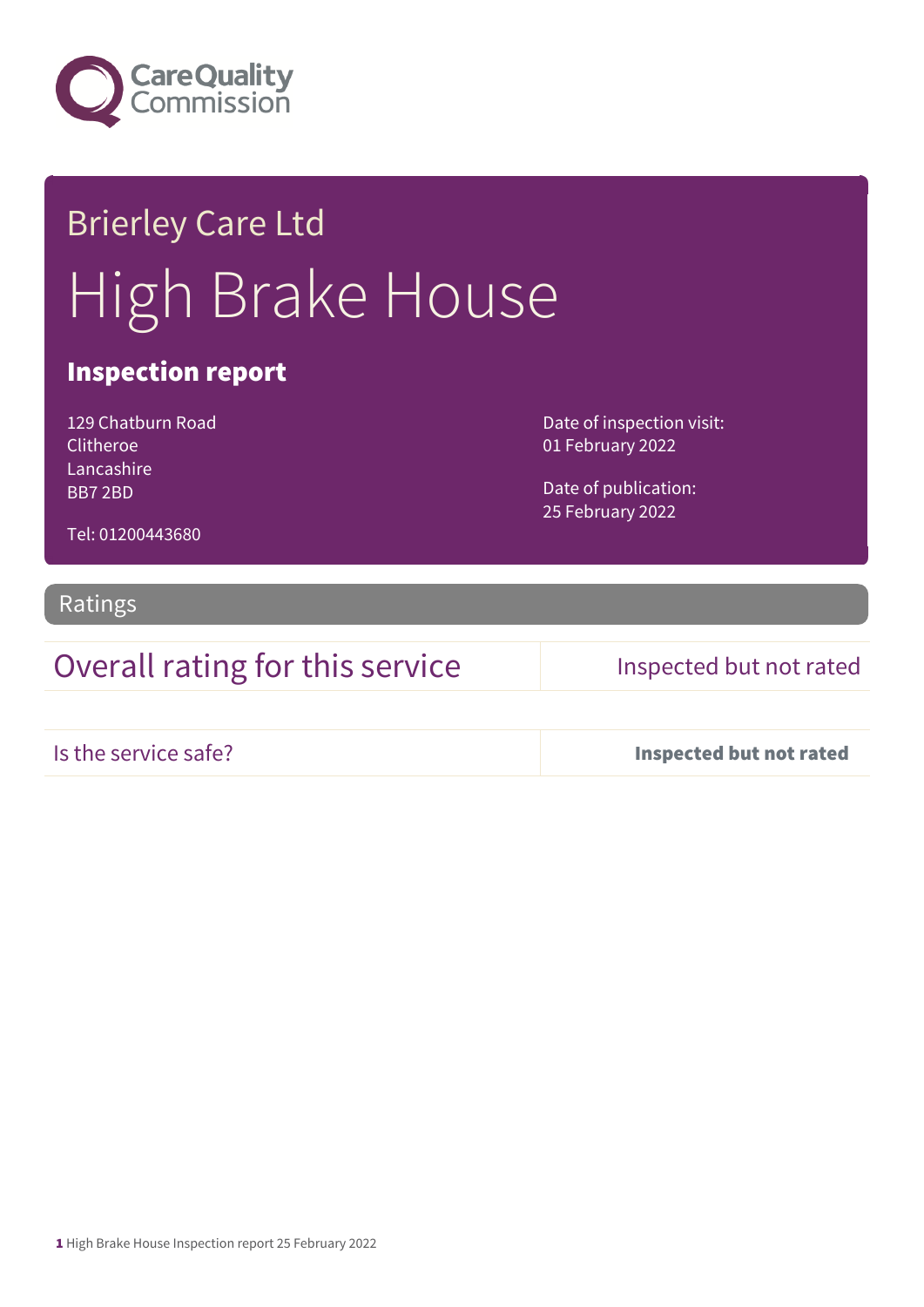# Summary of findings

### Overall summary

High Brake House is a care home which is registered to provide care and accommodation for up to 35 older people, including older people living with a dementia. There were 28 people living at the home at the time of the inspection.

We found the following examples of good practice.

The registered manager had established effective infection prevention and control procedures which were understood and followed by the staff. A screening process had been implemented for all visitors entering the building, which included health and temperature checks as well as lateral flow device tests. Visiting professional staff were also asked for proof of COVID-19 vaccinations.

Admission to the home was completed in line with COVID-19 guidance. People were only admitted following a negative COVID-19 test result and supported to self-isolate in line with current guidance to reduce the risk of introducing infection. People's health and well-being was carefully monitored during this time. A regular programme of testing for COVID-19 was in place for staff and people living in the home. This meant swift action could be taken when any positive results were received.

There were plentiful supplies of Personal Protective Equipment (PPE) and stocks were carefully monitored. PPE was available at stations throughout the home for staff to access when they were supporting people with personal care. PPE was disposed of safely to help reduce the risk of cross contamination. Staff had been trained in infection control practices and posters were displayed around the home to reinforce procedures. We observed staff were using PPE appropriately.

The layout of the service and the communal areas were suitable to support social distancing. The premises had a good level of cleanliness and was hygienic throughout. Housekeeping and care staff were following an enhanced cleaning schedule and there was good ventilation. The atmosphere of the home was cheerful and calm. We observed staff were attending to people's needs throughout our visit.

Comprehensive policies and procedures were in place to manage any risks associated with the COVID-19 pandemic. The policies and procedures were updated regularly following any changes in national guidance. Detailed infection prevention and control audits were carried out on a regular basis.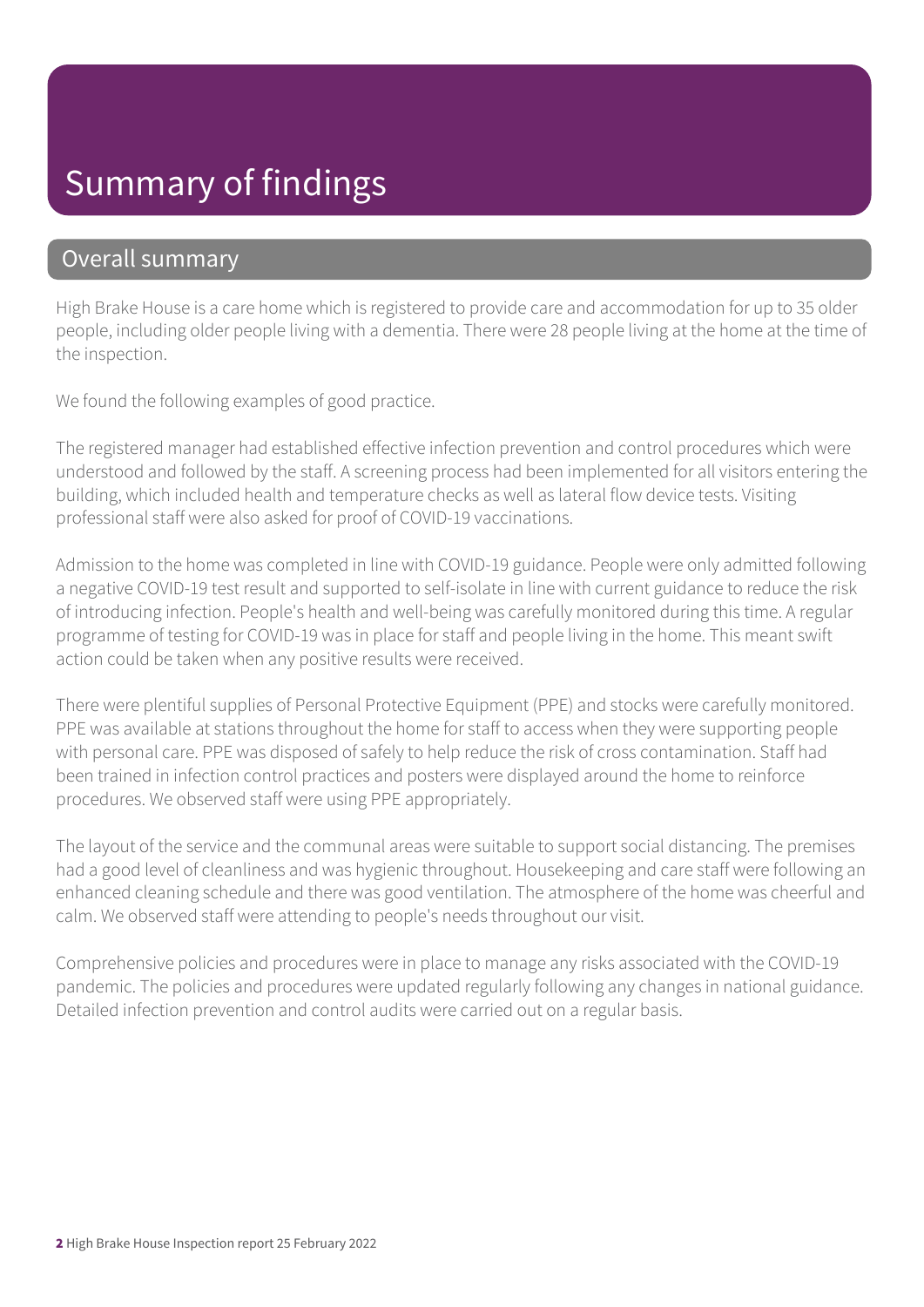## The five questions we ask about services and what we found

We always ask the following five questions of services.

Further information is in the detailed findings below.

Is the service safe? Inspected but not rated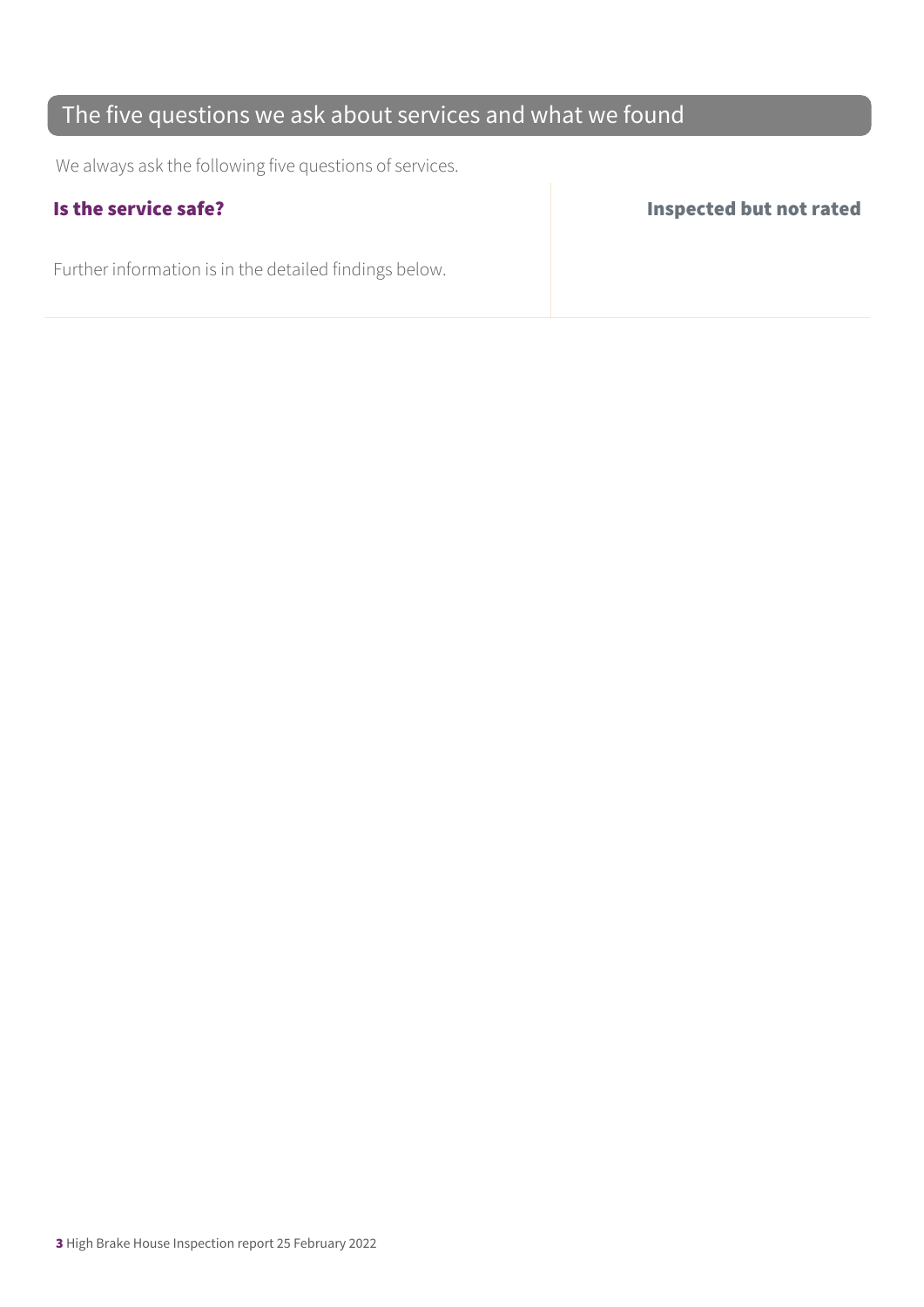

# High Brake House Detailed findings

# Background to this inspection

We carried out this inspection under Section 60 of the Health and Social Care Act 2008 as part of our regulatory functions. This inspection was planned to check whether the provider is meeting the legal requirements and regulations associated with the Health and Social Care Act 2008.

As part of CQC's response to the COVID-19 pandemic we are looking at how services manage infection control and visiting arrangements. This was a targeted inspection looking at the infection prevention and control measures the provider had in place. We also asked the provider about any staffing pressures the service was experiencing and whether this was having an impact on the service.

This inspection took place on 2 February 2022 and was announced. We gave the service 24 hours notice of the inspection.